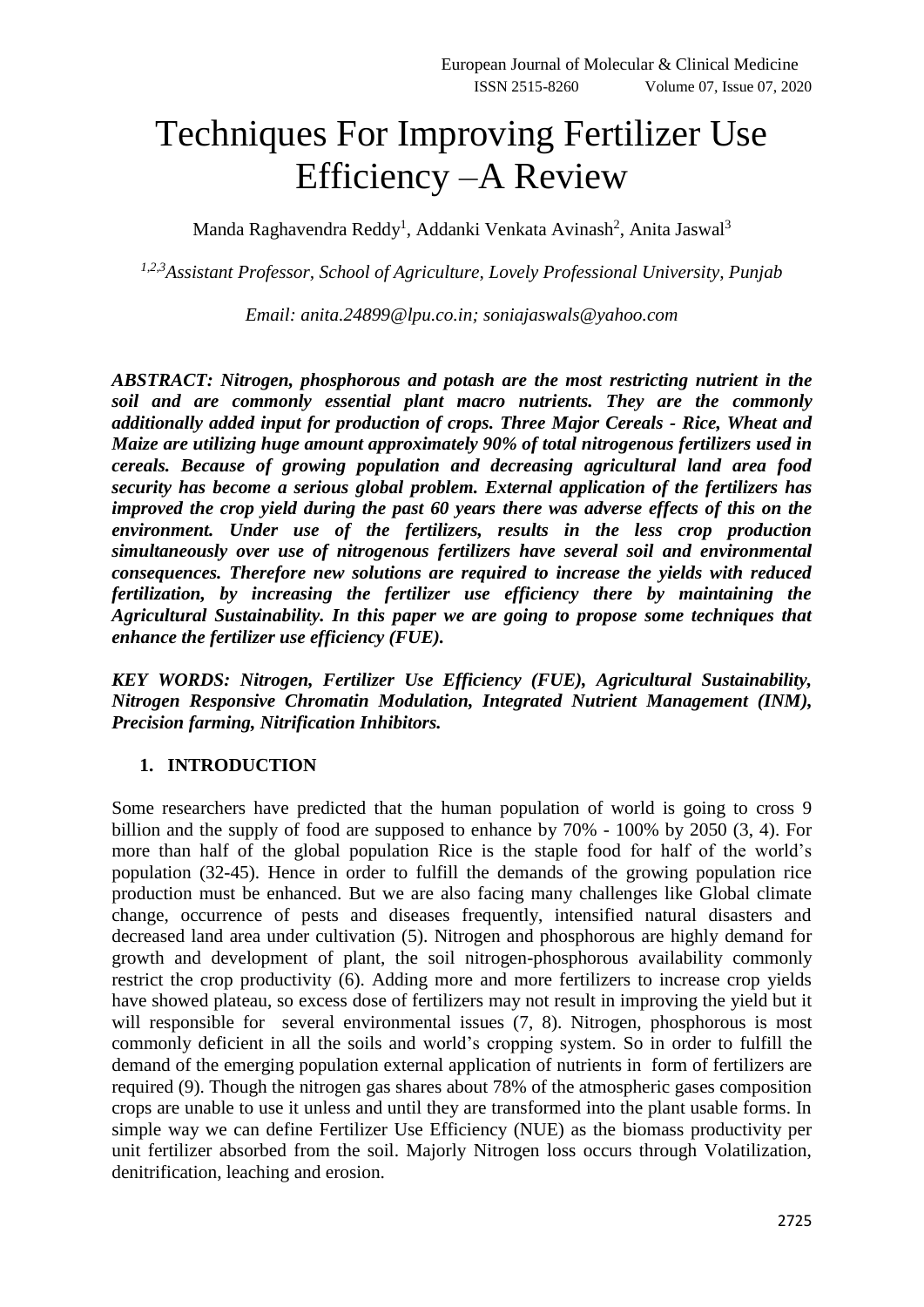### *STRATEGIES FOR IMPROVING FERTILIZER USE EFFICIENCY (FUE)*

# 1. INTEGRATED NUTRIENT MANAGEMENT

The combination of indigenous components like organic manures, crop residues, Biological nitrogen fixation and Chemical fertilization is termed as Integrated Nutrient Management (10). In simple terms we can say it as usage of nutrients from several sources (Organic, inorganic and biological sources). The advantage of the integrated use is that it provide physico-chemical environment for better root growth and development and increase supply of the nutrients (11). In the Integrated Nutrient Management interaction of nutrients with several other macro and micro nutrients could considerably improve the production and fertilizer utilization efficiency (46-67). Therefore judicious and optimum of nitrogen from all the available sources leads to higher productivity.

### 2. IMPROVED FERTILIZER APPLICATION METHODS

Although there are several methods of application of nitrogenous fertilizers, Among them use of large granules, deep placement and foliar spray of fertilizers can improve the utilization of given fertilizer, whereas spreading of nitrogenous fertilizers which is a very basic process which leads to huge nitrogen losses (12). In Australia from the large scale field demonstrations it has been demonstrated that the nitrogen utilization efficiency in case of Broadcasting of Urea super granules in rice was 37%, whereas in case of deep placement it was 49%, Hence usage of modified fertilizers – sulphur and polymer coated urea super granules with deep placement in case of rice has more nitrogen recovery thereby increasing use efficiency (13). Foliar spray of fertilizers through spray can also improve the fertilizer use efficiency as it reduces volatilization, denitrification and immobilization prior being absorbed by the plant (13). The technique of placing the mud balls of urea in the reduced zone of puddled rice field has also reported greater nitrogen recovery there by increase in the nitrogen use efficiency.

### 3. USAGE OF SLOW RELEASE FERTILIZERS

Nitrogen fertilizers containing nitrate are more prone to leaching whereas nitrogenous fertilizers containing amide and ammonium are more prone to volatilization; slow release nitrogen fertilizers reduce the nitrogen losses and increase the nitrogen recovery and thereby increasing the nitrogen use efficiency (14). Slow release nitrogen fertilizers can reduce the nitrogen losses due to the delayed nitrogen release pattern which synchronizes the crop demand and soil nitrogen supply. In India the widely used slow releasing fertilizers coated fertilizers, but due to high manufacturing cost and their non-availability paves the way for their limited usage (15).

### 4. USAGE OF INHIBITORS

Conversion of ammonia to  $NO<sub>2</sub>$  and then  $NO<sub>3</sub>$  to nitrate is termed as nitrification; nitrification is a natural phenomenon, where conversion of ammonium to nitrite by nitrosomonas and nitrobacter converts  $NO_3$ <sup>-</sup> to.  $NO_2$ <sup>-</sup>. Ammonium might be absorbed by the colloids of the soil and preserved for long periods which can enhance the nitrogen use efficiency by minimizing the leaching and denitrification. Amendment of inhibitors can check the process of conversion of  $NH_4$ <sup>+</sup> to  $NO_3$  and can ensure higher amount of ammonium in the soil, where FUE and crop yield increases (16). DCD (Dicyandiamide) is commercially available inhibitor suitable for rice cultivation (17).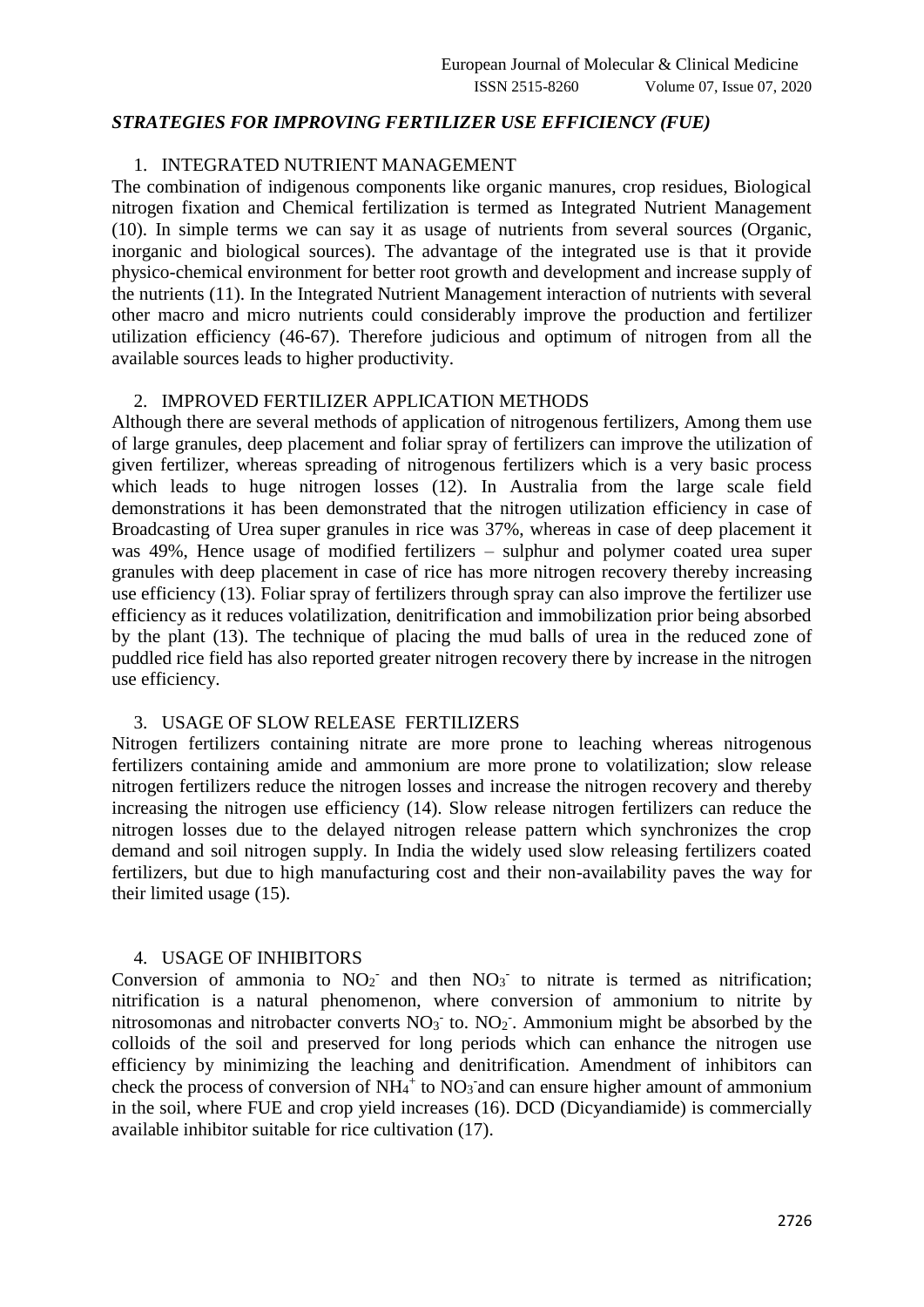#### 5. CROP ROTATION

Change the sequence of crops in the same period of year after year on same piece of land is known as crop rotation. (18).Addition of legumes with cereal is a traditional practice and considered as an old age practice for better utilization of resources(19). The legume crops fixes the atmospheric nitrogen in the soil and increase the nitrogen amount in the soil, where following crop during next time would automatically require less external application of fertilizers.

### 6. PRACTICING CONSERVATIONAL AGRICULTURE

Adoption of Conservational agricultural practices may improve the nutrient supplying power of soil due to the better soil health which leads to higher nutrient availability to the plants (20). Intensive tillage practices accelerate the diminishes the soil organic carbon because of higher oxidation rate which enormously increased the susceptibility of soil to erosion (21). Adoption of modern concepts of Zero tillage and bed planting with residue incorporation has been popularized, if these technologies are adopted for long term purposes then it leads to the enhancement in soil health (22). Long term implementation of such technologies improves the physical, chemical and biological characteristics of the soil including higher soil carbon content (23).

# 7. CROP RESIDUE MANAGEMENT

The portion of crop that is remaining in the field after cutting is termed as crop residue (24). Crop left over material has the capacity of supplying the nutrients for longer duration. It has been reported that residues of various cereal crops can supply  $40 - 100$  kg/ha nitrogen in a season, which also increases soil organic carbon and leads to the improvement of soil health (25). Legume crop residues are the most efficient sources of nitrogen as they have low C/N ratio and higher nitrogen content on comparison to cereal crop residues (26).

### 8. GREEN MANURING

In green manuring crops the legumes are superior to non-legumes because they also have the capacity of fixing the atmospheric nitrogen in the soil (27). Green manuring legume crops must possess some characteristics like fast growing, short duration, produce more biomass, fix nitrogen of atmosphere and most importantly with least cultural practices (28). Annual nitrogen storage by legumes ranges from 20 – 300kg/hectare. (29).

### 9. PRECISION FARMING

This is a farm inputs management system depends upon information, technology, which identifies, analyze, and demonstrate the variability in time and space in agriculture operations which are managed for maximum production and gain , save the resources and protect the environment. (30). By the precision farming we quantify the variation in field with respect to nitrogen and apply exact fertilizers in appropriate quantity at the appropriate time. This can be done by the usage of GPS and GIS remote sensing technologies.

# 10. ENHANCING FERTILIZER USE EFFICIENCY THROUGH CHROMATIN MODULATION

Nitrogen fertilization supports the genome reframing of H3K27me3 methylation with NGR - 5 (Nitrogen mediated tiller growth response 5 gene) based on PRC – 2. Methylation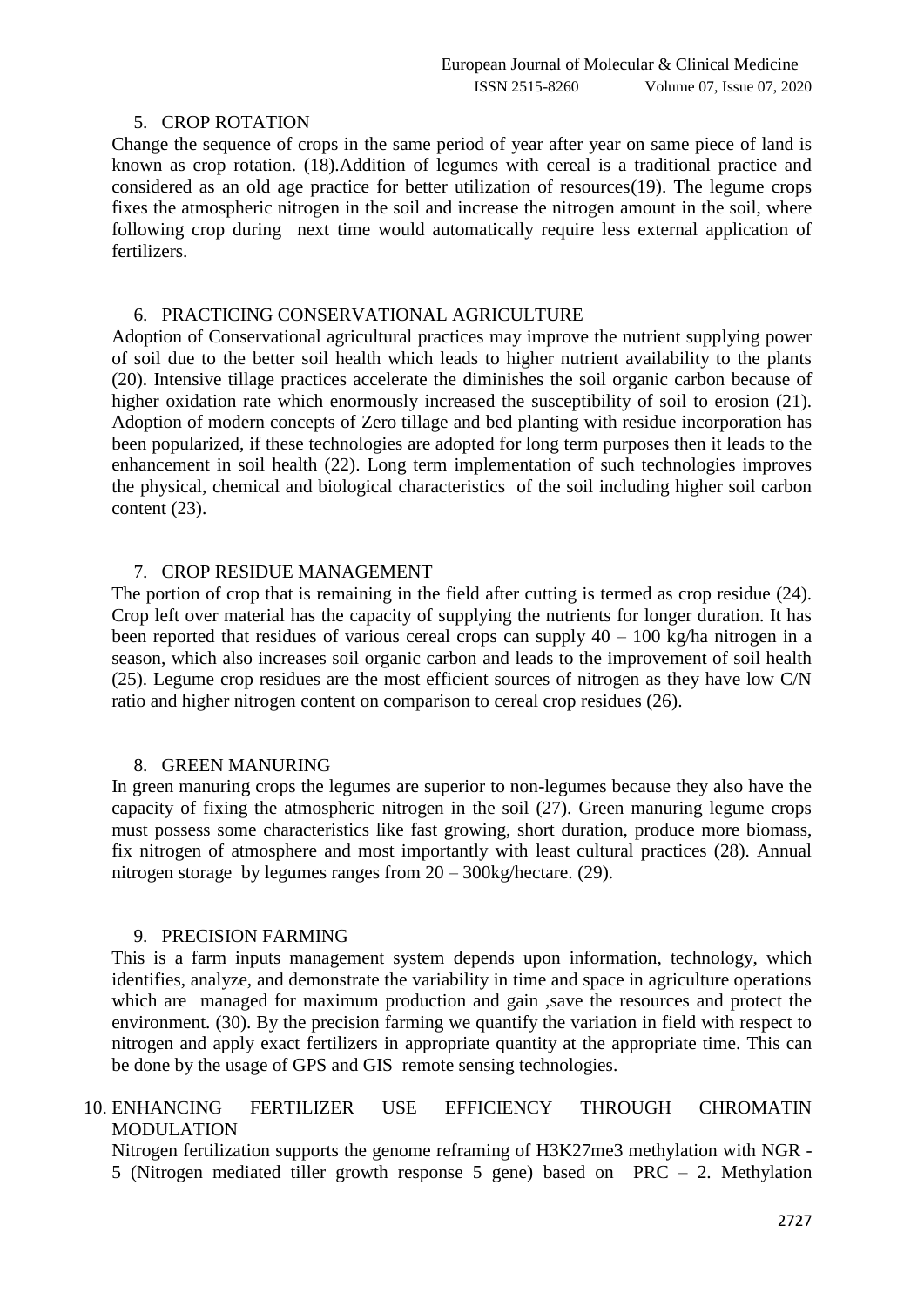represses in rice those genes that prevent tillering and consequently increase in number of tillers. Proteasomal destruction is influenced by NGR5 is a target of gibberellin-GID1. Modulation of competitive linkage among NGR5, DELLA proteins, and GID1increase economic yield in rice species and reduces nitrogen fertilization. This type of increase in production and decrease in inputs maintain sustainability.

#### **CONCLUSION**

Integrated Nutrient Management, Improved fertilizer application methods, usage of slow release fertilizers, usage of inhibitors, crop rotation, conservational agriculture, crop residue management and precision farming improve the fertilizer recovery there by improving the fertilizer Use Efficiency, which leads to the agricultural sustainability.

#### **REFERENCES:**

- [1] Ambus, P., and Jensen, E. S. 2001. Crop residue management strategies to reduce Nlosses interaction with crop N supply. Commun. Soil Sci. Plant Anal. **32:** 981–996.
- [2] Balasubramanian, V., Makarim, A. K., Karthamadtja, S., Zaini, Z., Nguyen, N. H., Tan, P. S., Heong, K. L., and Buresh, R.J. (2002). Integrated resource management in Asian rice farming for enhanced profitability, efficiency and environmental protection. Poster paper presented at the First International Rice Congress, Beijing, 15–19, September 2002, IRRI, LosBan˜os, Philippines.
- [3] Barbieri, P. A., Rozas, H. R. S, Andrade, F. H., and Echeverria, H. E. (2000). Row spacing effects at different levels of nitrogen availability in maize. Agronomy Journal. **92:** 283–288.
- [4] Bharti, K., Mohanty, S. R., Padmavathi, P. V. L., Rao, V. R., and Adhya, T. K. (2000). Influence of six nitrification inhibitors on methane production in a flooded alluvial soil. Nutr. Cycl. Agroecosyst. **58:** 389–394.
- a. Biology. 2011;**9**:e1001124. DOI: 10.1371/journal.pbio.1001124
- [5] Burgess, M. S., Mehuys, G. R., and Madramootoo, C. A. (2002). Nitrogen dynamics of decomposing corn residue components under three tillage systems. Soil Sci. Soc. Am. J. **66:**1350–1358.
- [6] Burgess, M. S., Mehuys, G. R., and Madramootoo, C. A. (2002). Nitrogen dynamics of decomposing corn residue components under three tillage systems. Soil Sci. Soc. Am. J. **66:**1350–1358.
- [7] Dinnes, D. L., Karlen, D. L., Jaynes, D. B., Kaspar, T. C., Hatfield, J. L., Colvin, T. S., and Cambardella, C. A. (2002).Nitrogen management strategies to reduce nitrate leaching in tile-drained midwestern soils. Agron. J. **94:**153–171.
- [8] Enhanced sustainable green revolution yield via nitrogen-responsive chromatin modulation in rice - by Kun Wu, Shuansuo Wang, Wenzhen Song, Jianqing Zhang, Yun Wang, Qian Liu, Jianping Yu, Yafeng Ye, Shan Li, Jianfeng Chen, Ying Zhao, Jing Wang, Xiaokang Wu, Meiyue Wang, Yijing Zhang, Binmei Liu, Yuejin Wu, Nicholas P. Harberd, and Xiangdong Fu Science Volume 367(6478):eaaz2046 February 7, 2020.
- [9] Fageria, N. K. (2002). Soil quality vs. environmentally based agriculture. Commun. Soil Sci. Plant Anal. **33:**2301–2329.
- [10] Gan, Y. T., Miller, P. R., McConkey, B. G., Zentner, R. P., Stevenson, F. C., and McDonald, C. L. (2003). Influence of diverse cropping sequences on durum wheat yield and protein in the semiarid northern Great Plains. Agron. J.**95:**245–252.
- [11] Giller, K. E., Chalk, P. M., Dobermann, A., Hammond, L., Hever, P., Ladha, J. K., Maene, L., Nyamudeza, P., Ssali, H., and Freney, J. R. (2004). Emerging technologies to increase the efficiency of use of fertilizer nitrogen. In''Agriculture and the Nitrogen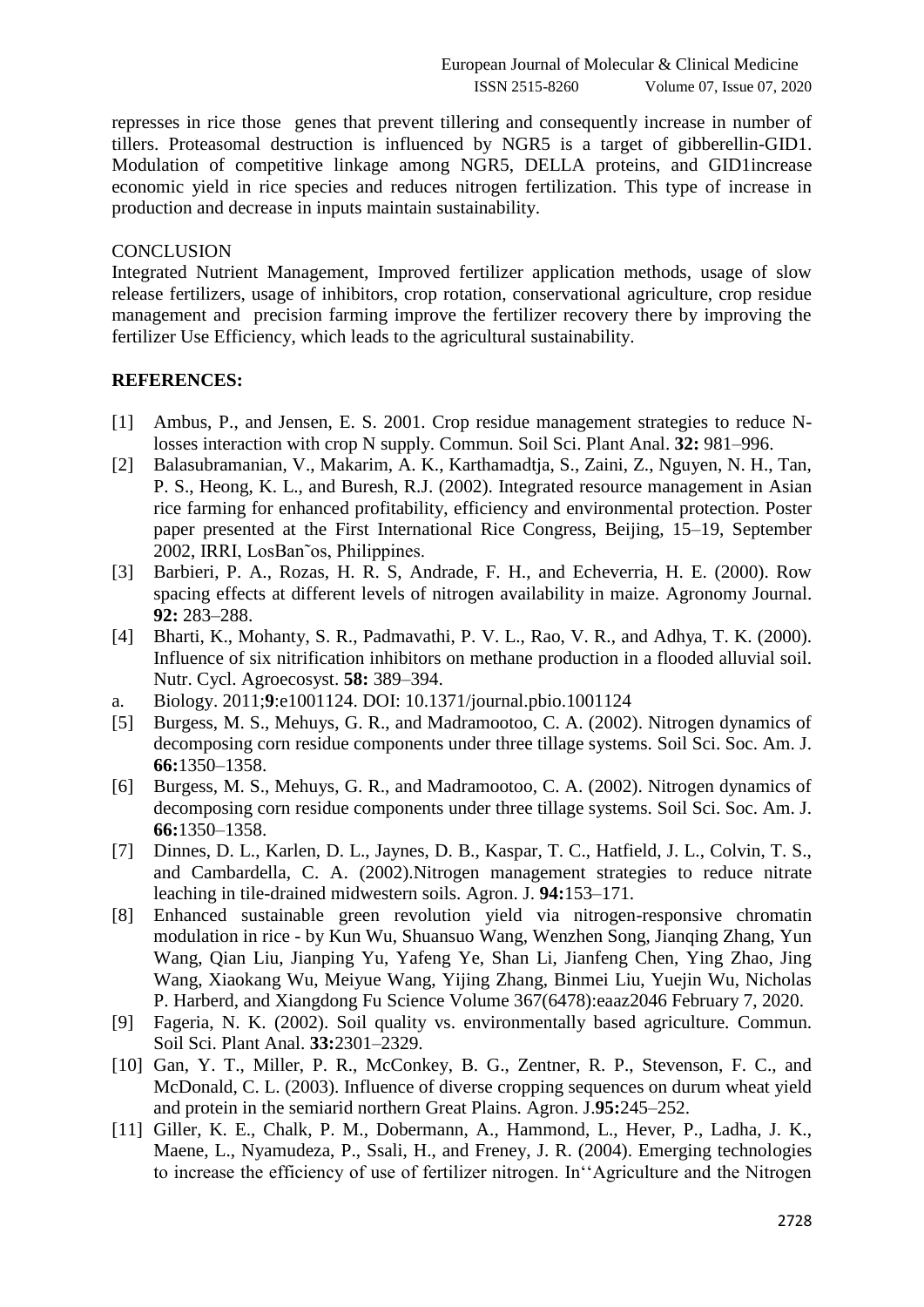Cycle: Assessing the Impacts of Fertilizer Use on Food Production and the Environment'' (A. R. Mosier, J. K. Syers, and J. R. Freney, Eds. Paris, France.), pp. 35– 51.

- [12] Godfray HCJ, Beddington JR, Crute IR. Food security: The challenge of feeding 9 billion people. Science. 2010; **327**:812 818. DOI: 10.1126/science.1185383
- [13] Good AG, Beatty PH. Fertilizing nature: A tragedy of excess in the commons. PLoS
- [14] Helmers, G. A., Yamoah, C. F., and Varvel, G. E. (2001). Separating the impacts of crop diversification and rotations on risk. Agron. J. **93:**1337–1340.
- [15] Malhi, S.S., Nyborg, M., Goddard, T. and Puurveen, D. (2011). Long-term tillage, straw and N rate effects on quantity and quality of organic C and N in a Gray Luvisol soil. Nutr. Cycl. Agroecosyst **90:** 1–20.
- [16] McBratney, A.B., Minasny, B., and Whelan, B.M. (2003). Obtaining 'useful' highresolution soil data from proximallysensed electrical conductivity (PSEC/R) surveys. In: Stafford J.V. (ed.), Precision agriculture '05. Wageningen.
- [17] McBratney, A.B., Minasny, B., and Whelan, B.M. (2003). Obtaining 'useful' highresolution soil data from proximallysensed electrical conductivity (PSEC/R) surveys. In: Stafford J.V. (ed.), Precision agriculture '05. Wageningen Academic Publishers, Wageningen, The Netherlands, Sweden, pp. 503-511.
- [18] Mohan, S., Singh, M and Kumar, R. (2015). Effect of nitrogen, phosphorus and zinc fertilization on yield and quality of kharif fodder -A review. Agril. Reviews **36:**218- 226.
- [19] Olesen, J. E., Sorensen, P., Thomsen, I. K., Eriksen, J., Thomsen, A. G., and Berntsen, J. (2004). Integrated nitrogen input systems in Denmark. In ''Agriculture and the Nitrogen Cycle:Assessing the Impacts of Fertilizer Use on Food Production and the Environment'' (A. R.Mosier, J. K. Syers, and J. R. Freney, Eds. Paris, France.), pp. 129–140.
- [20] Robertson GP, Vitousek PM. Nitrogen in agriculture: Balancing the cost of an essential resource. Annual Review of Environment and Resources. 2009; **34**:97-125. DOI:10.1146/annurev.environ.032108.105046
- [21] Sharma, P., Abrol, V. and Sharma, R.K. (2011). Impact of tillage and mulch management on economics, energy requirement and crop performance in maize-wheat rotation in rain-fed sub-humid Inceptisols, India. European J. Agron.**34:**46-51.
- [22] Shivay, Y. S., R. Prasad, S. Singh, and S. N. Sharma. (2001). Coating of prilled urea with neem (Azadirachtaindica) for efficient nitrogen use in lowland transplanted rice (Oryza sativa). Indian J. Agron **46:** 453–457
- [23] Shuangjie Huang, Chunfang Zhao, Yali Zhang and Cailin Wang (December 20th 2017). Nitrogen Use Efficiency in Rice, Nitrogen in Agriculture - Updates, Amanullah and Shah Fahad, IntechOpen, DOI: 10.5772/intechopen.69052. Available from: [https://www.intechopen.com/books/nitrogen-in-agriculture-updates/nitrogen-use](https://www.intechopen.com/books/nitrogen-in-agriculture-updates/nitrogen-use-efficiency-in-rice)[efficiency-in-rice](https://www.intechopen.com/books/nitrogen-in-agriculture-updates/nitrogen-use-efficiency-in-rice)
- [24] Singh, B., Singh, V., Singh, Y., Thind, H.S., Kumar, A., Gupta, R.K., Kaul, A. and Vashistha, M. (2012). Fixed-time adjustable dose site-specific nitrogen management in transplanted irrigated rice (Oryzasativa L.) in South Asia.Field Crop Res. **126:** 63–69.
- [25] Singh, B., Singh, V., Singh, Y., Thind, H.S., Kumar, A., Gupta, R.K., Kaul, A. and Vashistha, M. (2012). Fixed-time adjustable dose site-specific nitrogen management in transplanted irrigated rice (Oryzasativa L.) in South Asia. Field Crop Res. **126:** 63–69.
- [26] Soon, Y. K., Clayton, G. W., and Rice, W. A. (2001). Tillage and previous crop effects on dynamics of nitrogen in a wheatsoil system. Agron. J. **93:**842–849.
- [27] Strategies for improving nitrogen use efficiency: A review .Agricultural Reviews.2017.(38):29-40 M.R. Yadav<sup>1\*</sup>, Rakesh Kumar<sup>1</sup>, C.M. Parihar<sup>3</sup>, R.K. Yadav<sup>2</sup>,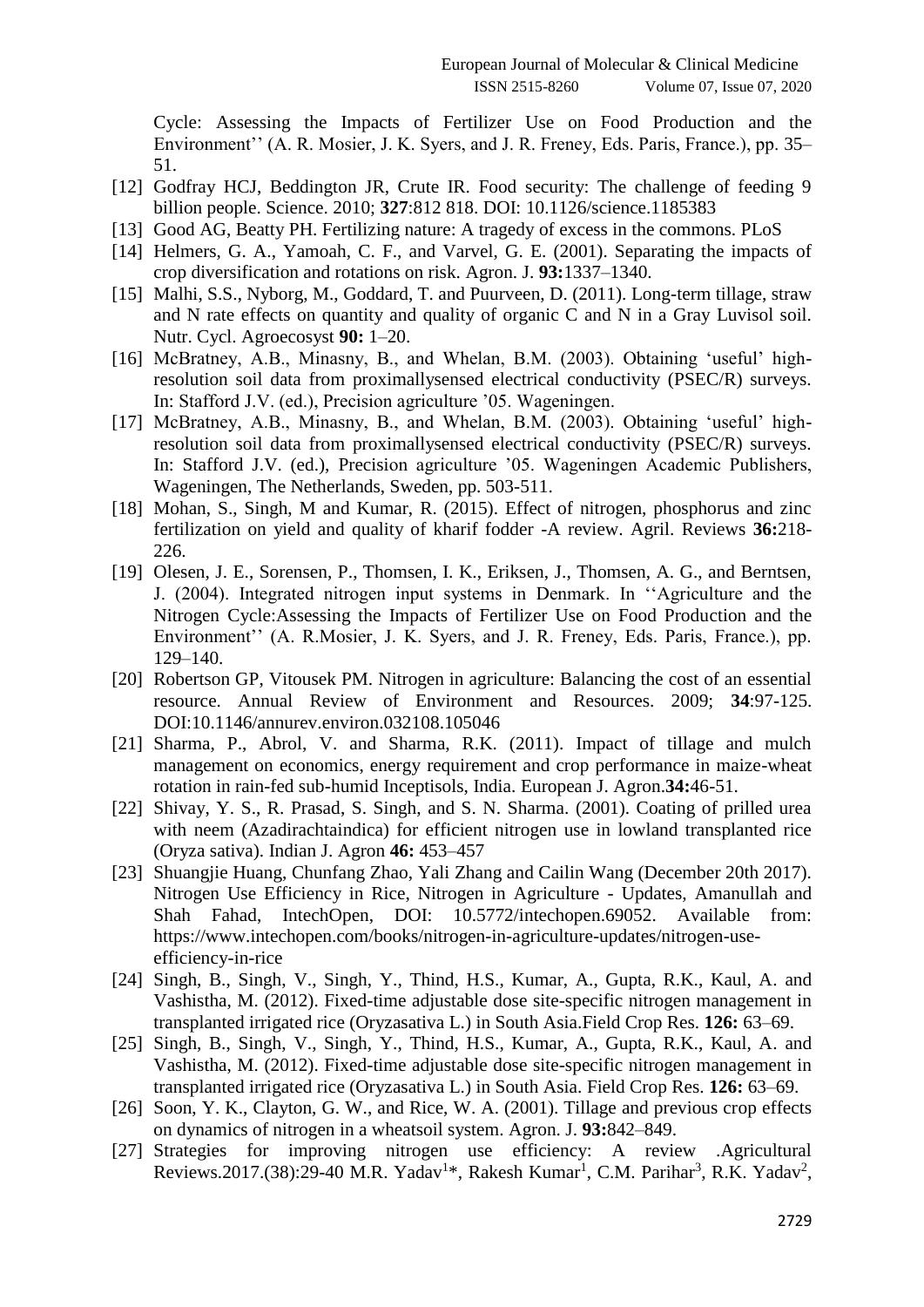S.L. Jat<sup>3</sup>, H. Ram<sup>1</sup>, R.K.Meena<sup>1</sup>, M. Singh<sup>1</sup>, Birbal<sup>4</sup>, A. P. Verma<sup>1</sup>, U. Kumar<sup>1</sup>, Ashish Ghosh and M.L. Jat<sup>5</sup>

- [28] Tilman D, Balzer C, Hill J, Global food demand and the sustainable intensification of agriculture. Proceedings of the National Academy of Sciences of the United States of America. 2011; **108**: 20260-20264. DOI: 10.1073/pnas.1116437108
- [29] Vitousek PM, Naylor R, Crews T. Nutrient imbalances in agricultural development.Science. 2009;**324**:1519-1520. DOI: 10.1126/science.1170261
- [30] Vyn, T. J., Faber, J. G., Janovicek, K. J., and Beauchamp, E. G. (2000). Cover crop effects on nitrogen availability to corn following wheat. Agron. J. **92:**915–924.
- [31] Wu LL, Yuan S, Huang LY. Physiological mechanisms underlying the high-grain yield and high-nitrogen use efficiency of elite rice varieties under a low rate of nitrogen application in china. Frontiers in Plant Science. 2016;**7**: 1024. DOI: 10.3389/fpls.2016.01024
- [32] Sharma, M. (2020). Plant Metabolites under Heavy Metal Research. In: Metal Toxicity in Agriculture Crops: Emerging Trends 275-296 (Eds: Prasann Kumar and Shipa Rani Dey, Scientific Publishers).
- [33] Sharma, M. (2020). Vacuole, Trichome and Hydropotes Sequestration. In: Metal Toxicity in Agriculture Crops: Emerging Trends 21-42 (Eds: Prasann Kumar and Shipa Rani Dey, Scientific Publishers).
- [34] Sharma, M. (2020). Role of Growth Hormone in Mitigation of Heavy Metal Stress. In: Metal Toxicity in Agriculture Crops: Emerging Trends 43-64 (Eds: Prasann Kumar and Shipa Rani Dey, Scientific Publishers).
- [35] Yaman & Kumar, P. (2020). Organic Farming and its Need, Importance, Ministries and Constraints for its adoption. Ashok K. Rathoure; Pawan Kumar Bharti and Jaswant Ray (Ed.), Vermitechnology, Farm and Fertilizer (103-111). New Delhi: Discovery Publishing House Pvt. Ltd.
- [36] Yaman. (2020). Heavy Metal Detoxification and Signal Transduction Pathway. Prasann Kumar and Shipa Rani Dey (Eds.), Metal Toxicity in Agriculture Crops: Emerging Trends (387-422). Jodhpur (India): Scientific publisher.
- [37] ChitraMani, Kumar, P. (2020). Evaluation of antimony induced biochemical shift in mustard. Plant Archives, 20(2), 3493-3498.
- [38] Sharma, M., & Kumar, P. (2020). Biochemical alteration of mustard grown under tin contaminated soil. Plant Archives, 20(2), 3487-3492.
- [39] Chand, J., & Kumar, P. (2020). Yield attribute shift of mustard grown under cadmium contaminated soil. Plant Archives, 20(2), 3518-3523.
- [40] Naik, M., & Kumar, P. (2020). Role of growth regulators and microbes for metal detoxification in plants and soil. Plant Archives, 20(2), 2820-2824.
- [41] Kumar, P., & Naik, M. (2020). Biotic symbiosis and plant growth regulators as a strategy against cadmium and lead stress in chickpea. Plant Archives, 20(2), 2495-2500.
- [42] Kumar, P., & Dwivedi, P. (2020). Lignin estimation in sorghum leaves grown under hazardous waste site. Plant Archives, 20(2), 2558-2561.
- [43] Devi, P., & Kumar, P. (2020). Concept and Application of Phytoremediation in the Fight of Heavy Metal Toxicity. Journal of Pharmaceutical Sciences and Research, 12(6), 795-804.
- [44] Kumari, P., & Kumar, P. (2020). Trichoderma fungus in mitigation of rhizosphere arsenic: with special reference to biochemical changes. Plant Archives, 20(2), 3512- 3517.
- [45] Kaur, S., & Kumar, P. (2020). Ameliorative effect of trichoderma, rhizobium and mycorrhiza on internodal length, leaf area and total soluble protein in mung bean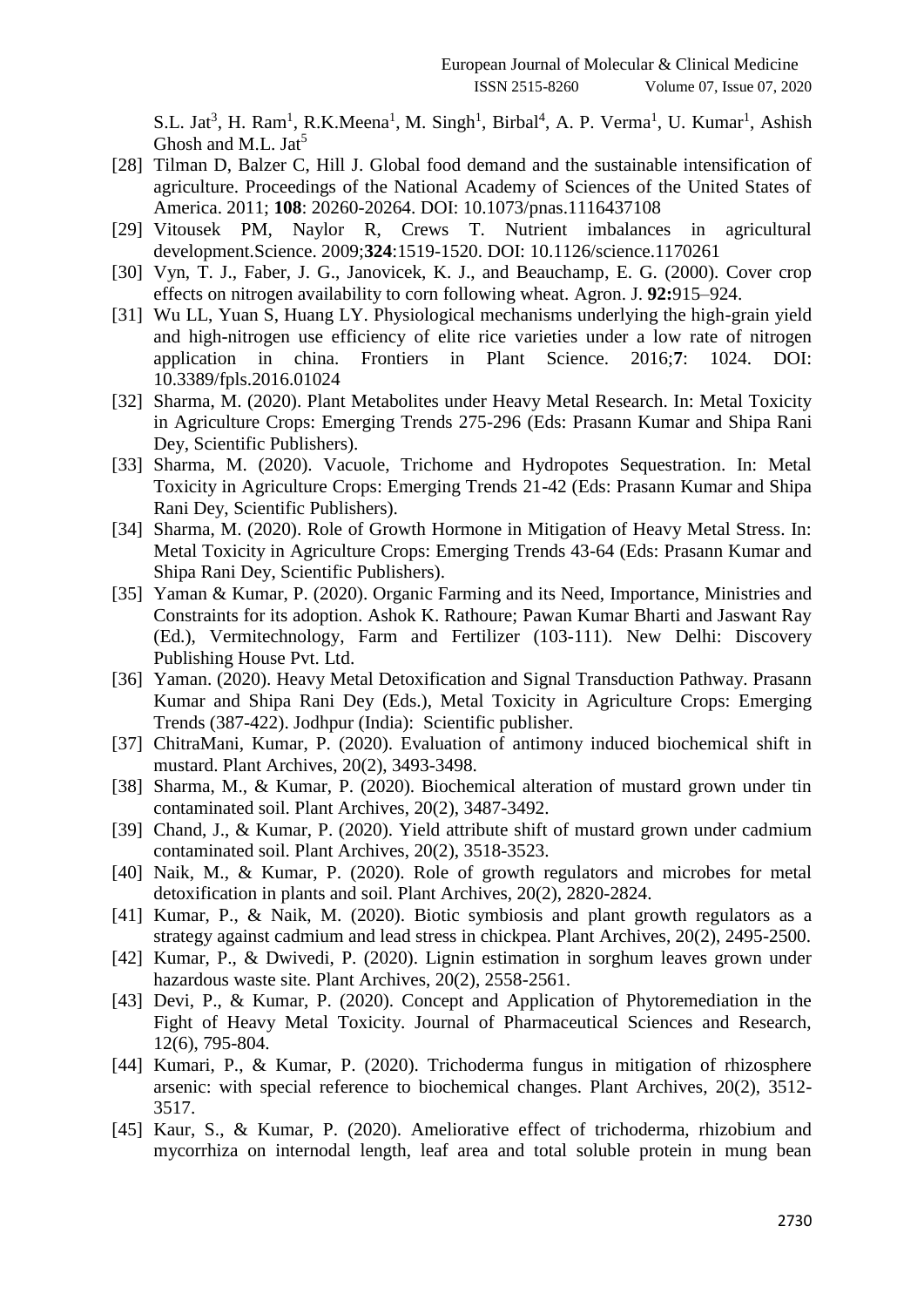(Vigna radiata [L.] R. Wilazek) under drought stress. Journal of Pharmacognosy and Phytochemistry, 9(4), 971-977.

- [46] Devi, P., & Kumar, P. (2020). Effect of bioremediation on internodal length and leaf area of maize plant cultivated in contaminated soil with chromium metal. Journal of Pharmacognosy and Phytochemistry, 9(4), 1408-1413.
- [47] Sharma, K., & Kumar, P. (2020). Mitigating the effect of biofertilizers on morphological and biochemical level in pearl millet grown under mercury toxicity. Journal of Pharmacognosy and Phytochemistry, 9(4), 955-961.
- [48] Kumar, S. B. P. (2020). Salinity stress, its physiological response and mitigating effects of microbial bio inoculants and organic compounds. Journal of Pharmacognosy and Phytochemistry, 9(4), 1397-1303.
- [49] Devi, P., & Kumar, P. (2020). Enhancement effect of biofertilizers on germination percentage and plant height in maize grown under chromium toxic soil. Journal of Pharmacognosy and Phytochemistry, 9(4), 702-707.
- [50] Chand, J., & Kumar, P. (2020). Biochemical shift of mustard grown under cadmium contaminated soil. Journal of Pharmacognosy and Phytochemistry, 9(3), 178-183.
- [51] Kumar, P. (2019). Evaluation Of Internodal Length And Node Number Of Pea Treated With Heavy Metal, Polyamines And Glomus. Journal of the Gujarat Research Society, 21(10s), 518-523.
- [52] Kumar, D., Rameshwar, S. D., & Kumar, P. (2019). Effect Of Intergated Application Of Inorganic And Organic Fertilizers On The Roots Of Chickpea. Plant Archives, 19(1), 857-860.
- [53] Dey, S. R., & Kumar, P. (2019). Analysis of Available Nitrogen of Wheat Cultivated Soil Treated with Organic and Inorganic Source of Fertilizers. Int. J. Curr. Microbiol. App. Sci, 8(8), 2986-2990.
- [54] Kumar, P., Siddique, A., Thakur, V., & Singh, M. (2019). Effect of putrescine and glomus on total reducing sugar in cadmium treated sorghum crop. Journal of Pharmacognosy and Phytochemistry, 8(2), 313-316.
- [55] Dey, S. R., & Kumar, P. (2019). Cadmium induced biochemical shift in maize. Journal of Pharmacognosy and Phytochemistry, 8(1), 2038-2045.
- [56] Kumar, P., & Pathak, S. (2018). Short-Term Response of Plants Grown under Heavy Metal Toxicity. Heavy Metals, 69.
- [57] Kumar, P., & Dwivedi, P. (2018). Plant lectins, agricultural advancements and mammalian toxicity. Molecular Physiology of Abiotic Stresses in Plant Productivity, 360.
- [58] Kumar, P., & Pathak, S. (2018). Nitric oxide: a key driver of signaling in plants. MOJ Eco Environ Sci, 3(3), 145-148.
- [59] Kumar, P., Pathak, S., Amarnath, K. S., Teja, P. V. B., Dileep, B., Kumar, K., ... & Siddique, A. (2018). Effect of growth regulator on morpho-physiological attributes of chilli: a case study. Plant Archives, 18(2), 1771-1776.
- [60] Kumar, P., & Hemantaranjan, A. (2017). Iodine: a unique element with special reference to soil-plant-air system. Advances in Plant Physiology (Vol. 17), 314.
- [61] Dwivedi, P., & Prasann, K. (2016). Objective plant physiology. Objective plant physiology., (Ed. 2).
- [62] Kumar, P. (2014). Significance of soil-root system and aquaporins for water homeostasis in plant-a review. Advances in Plant Physiology (Vol. 15), 15, 324.
- [63] Kumar, P. (2013). Food Security and Nutritional Safety: A Challenge Ahead. Journal of Functional and Environmental Botany, 3(1), 12-19.